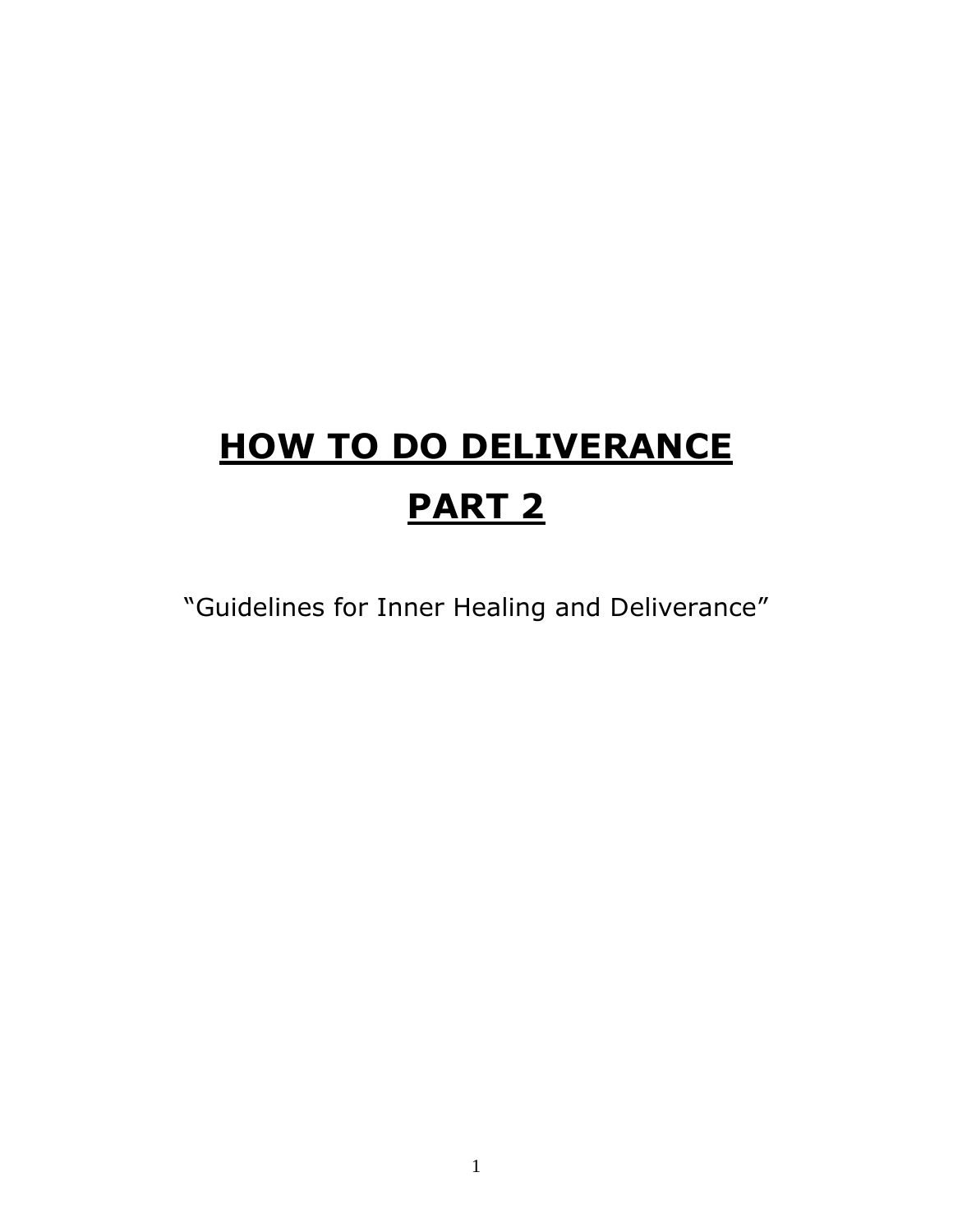## **Background Information**

#### *1) Family History*

- Immediate Family History
- Ancestral Family History Why? Because we are a product of those that have gone before us
- Finding out about the persons background will help you frame your spiritual approach to understanding how the person will get free.
- Ask a lot of questions (such as) ethnicity, racial identity

## *2) Psychological Profile (such as)*

- Character Traits
- Common behavioral patterns consistent in the family
- Physical patterns
- Emotional patterns

## *3) Behavioral Profile*

- The psychological and behavioral profiles sometimes overlap
- Why do they act the way they do?

#### *4) Relational*

- One of the most important things that you need to know about a person to minister effectively to them and for them to receive from you is to know about their relationships
- This information will reveal a majority of what you need to know
- Present relationships
- Past relationships (the history)
	- How did you get along with other people
- Identity imprints

## *5) Spiritual*

- Present
- History
- Cult involvement "we" vs. "they" mentality
- Christians or not
- Belief systems

Pattern will cross over into other areas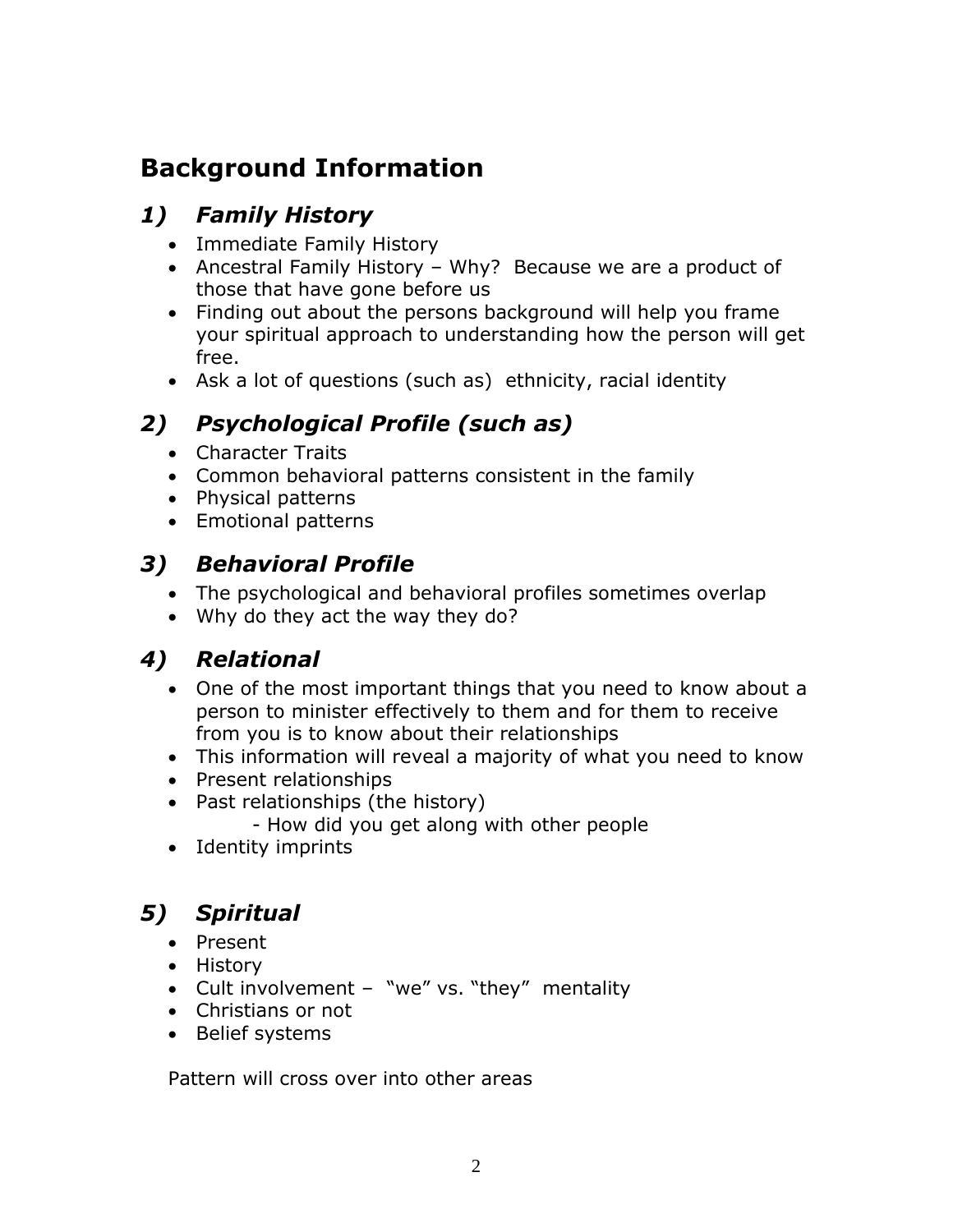## **Fundamental Spiritual Issues**

- 1) Confess and repent of any sins that have not been dealt with -Deal with back sliding -Make things right in their heart before God -If this is not dealt with you will hit a wall -Everything big or small needs to be dealt with. The devil is a legalist he will capitalize on the smallest things
- 2) Renounce Curses -All known -All unknown
- 3) Forgiveness (truly forgiven) -There is a right and a wrong way to forgive

## **Why is the exercise of public ministry with eye contact and declaration of affirmations important to the person's deliverance?**

Because it is essential to declare your authority and to do it verbally -Put the Devil on notice- doing it verbally

- 1) Declare positional authority -You are a child of God -Ephesians 1-2 -To declare your identity in Christ Jesus (A person that has been shamed cannot make this declaration) -Putting self on notice
- 2) Command Demons
	- -Have the person tell the demons to obey God (the person of God ministering the deliverance) -James 4:7 -Treat the devil like a real live enemy -1 Peter 5:8 -Putting the devil on notice
- 3) Require cooperation from the alters -Put all parts of the person on notice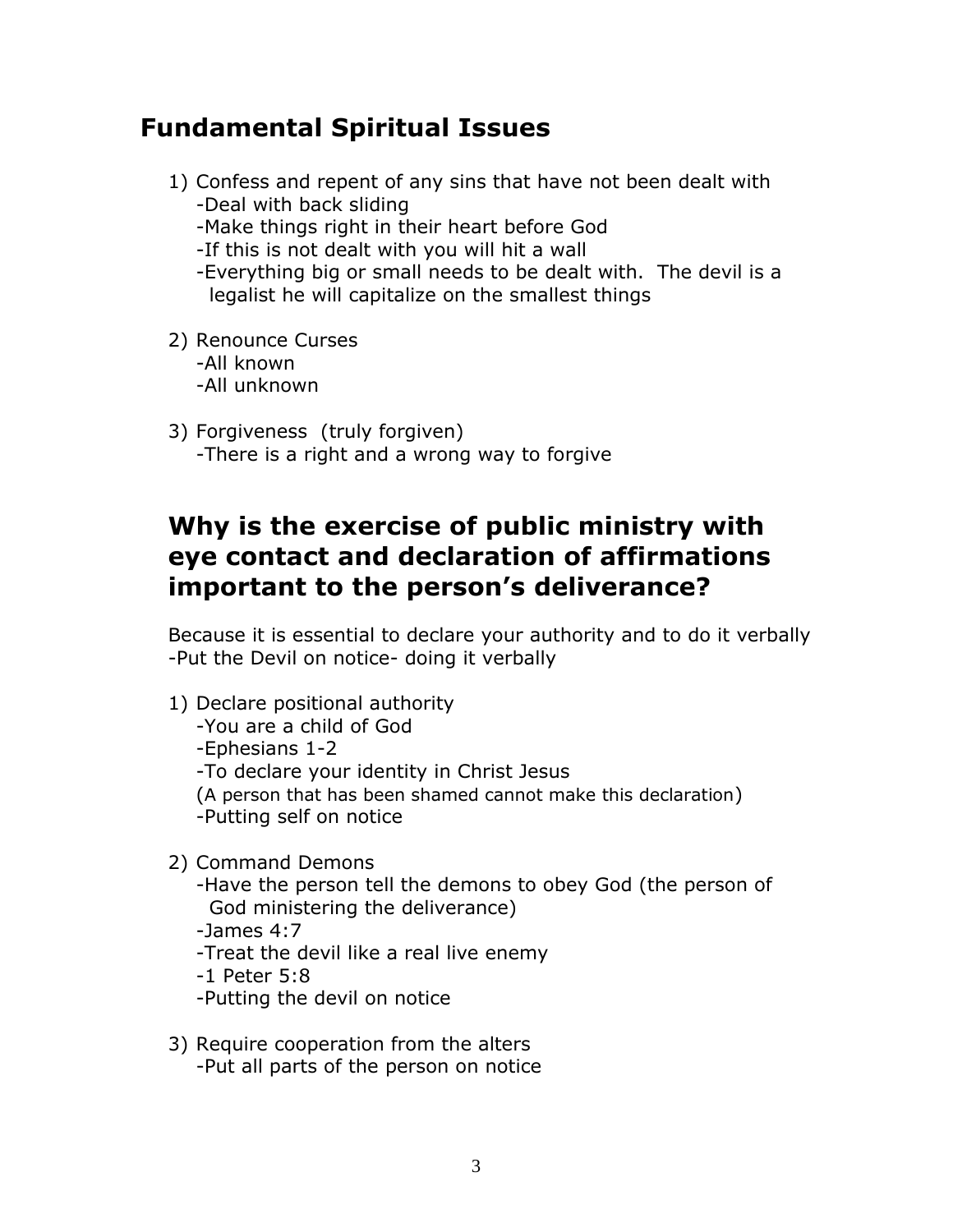## **The exorcism**

- 1) Legal Right (how the demon gets in)
- 2) Uncovering stronghold (how the demon stays in)
	- -The place of emotional investment in the person
	- -These first two steps are often overlooked
	- -Spiritual Healing (deliverance) is an invasion of your privacy
	- -These steps are general in order. Sometimes they are rearranged
	- -Never put steps in front of yielding to the instruction of the Holy Spirit
- 3) Alters

-Sometimes "some" strongholds are only connected to "some" alters

4) Soul Scars (Inner Healing)

-Finding out where the hurts and wounds are -This area may be where you spend most of your time ministering

- 5) Dividing Soul & Spirit
	- -Hebrews 4:12
	- -To minister deliverance you must be able to discern the thoughts and intents of the heart
	- -This is not done through the spirit of the person
	- -The spirit is redeemed and desires to follow Christ and do what's right
	- -Divide it to isolate it
	- -Divide out that which needs the healing
- 6) Main demon (Main spiritual force that is affecting the person) -Start at the top and go down
	- -Call up the "chief" demon
	- -Most often the demon you need to deal with is not the one at the top but the one who is running the interference
	- -The demons may try to bring mind control in to confuse you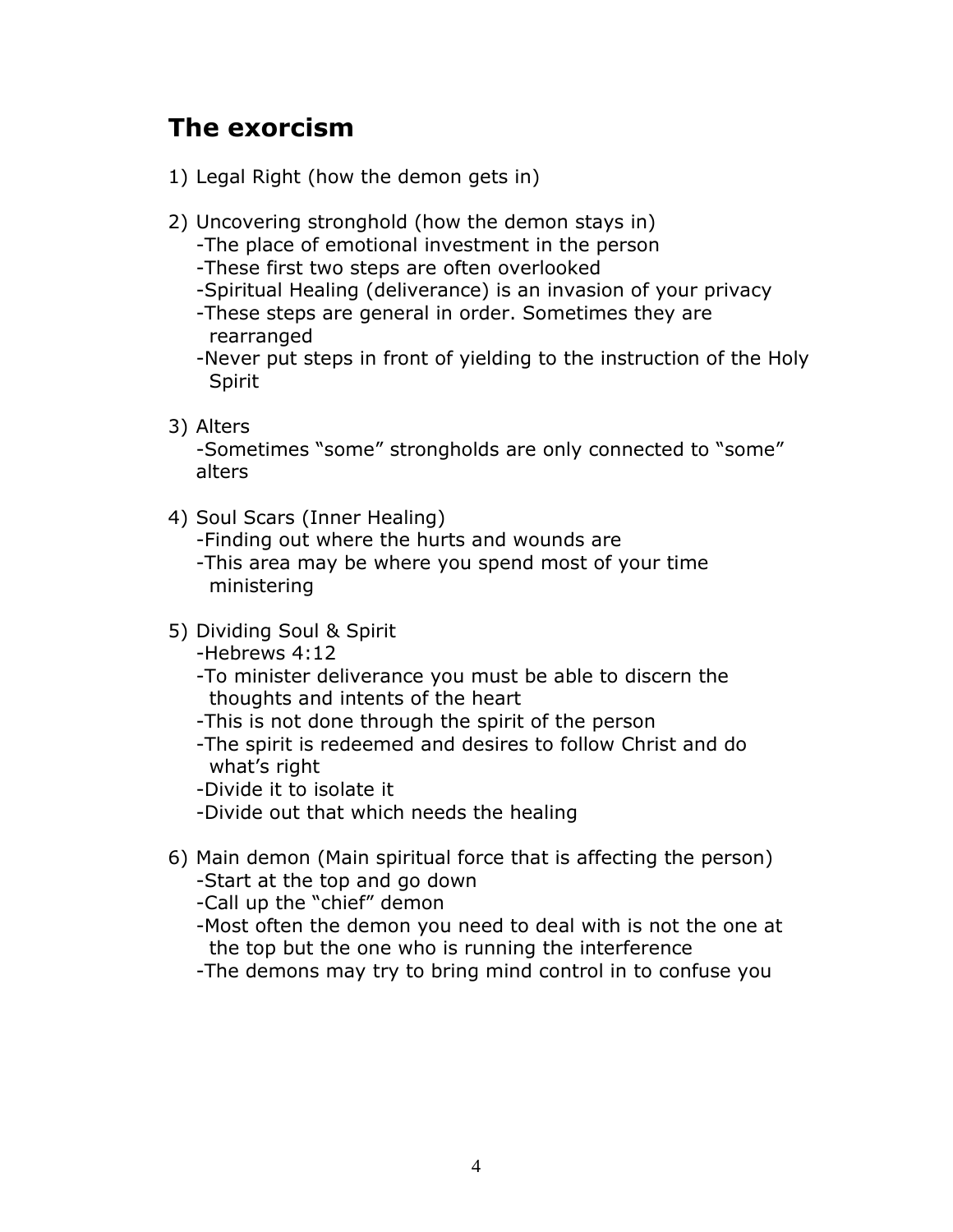- 7) Bind the demons together
	- -These may not be "all" the demons in the person but rather all the demons connected or related to what you are presently dealing with
	- -You may be dealing with one or maybe two levels
	- -There may be a period of time (short or long) before there is any awareness to the levels
	- -This is OK because the person may not be ready or capable to deal with the other areas
	- -Just do what you can do

-There will be freedom

- -Do not let slow progression (little by little) frustrate you
- -All the healing and freedom does not have to happen all at once
- -It took a while to become who you are and it will take a while to get you back to who God wants you to be. This is called sanctification – surrendering areas of your life to the Lord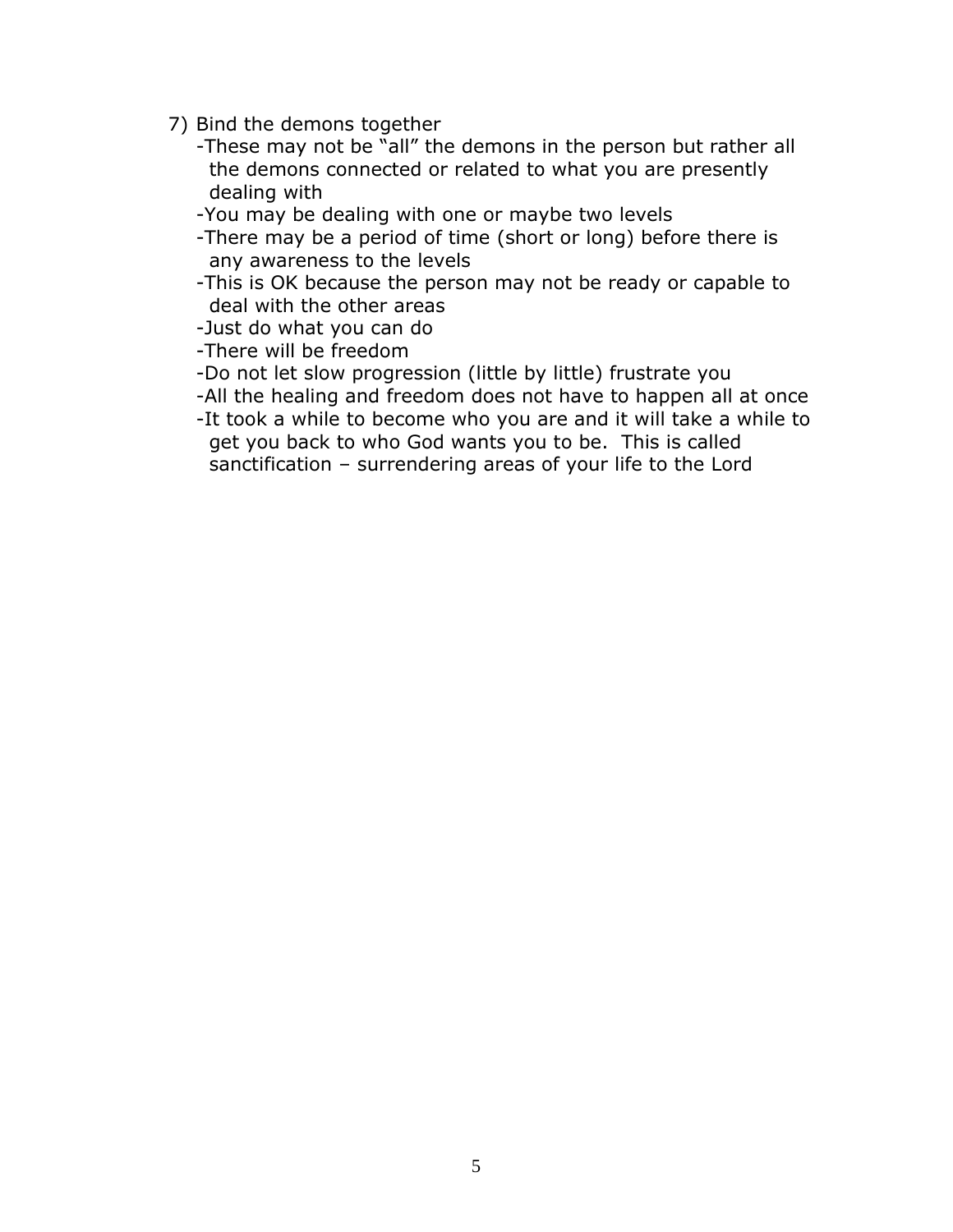## **After all the previous steps are done now you are ready to cast out the demon(s)**

4 Things based on

- -What you tell the demons to do
- -What you have the person do

-What you do

-What the demon does

Why is it so helpful to objectively identify the demonic and have it speaking and declaring its own doom?

- -the devil is a legalist
- -By speaking their own doom the enemy is signing a legal contract

-We as Christians will have to go to the "JUDGE" (God) to have the terms of the legal contract enforced

- 1) Have the demon renounce all rights and curses -Also have the person being ministered to renounce all rights and curses for themselves and generations to come
- 2) Bring down the wrath of God
	- -Does not have to be done every time but is needed sometimes to weaken the demon
	- -Weakening the demon makes for less likelihood that harm will be done to the person being ministered to physically, mentally, emotionally or spiritually fervency
- 3) Have the demon declare it's own doom
- 4) Have the demon acknowledge its own expulsion -Which means to have the demon say, "I go now to the pit"